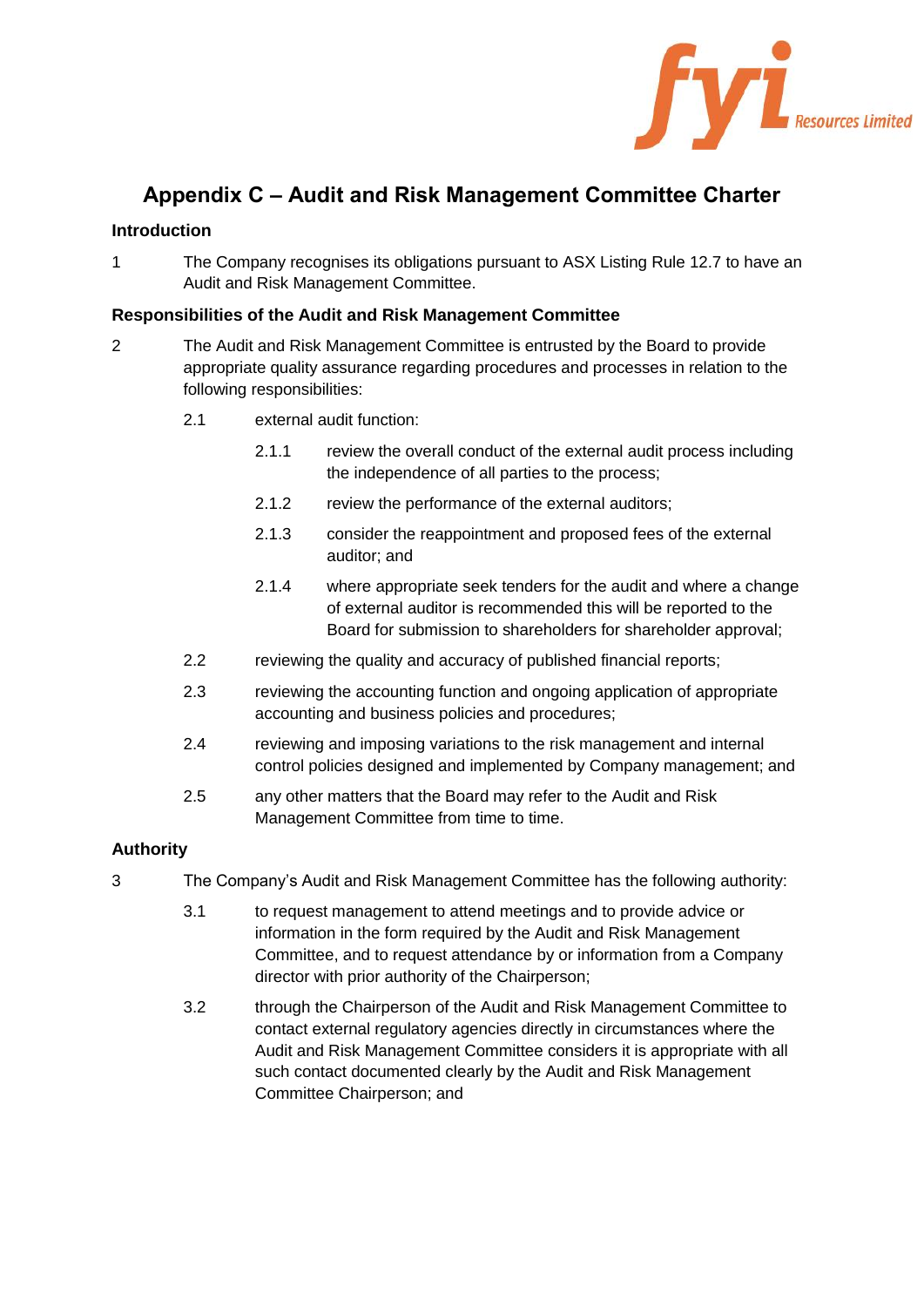

3.3 for the Audit and Risk Management Committee Chairperson on behalf of the Audit and Risk Management Committee to seek independent legal advice at the expense of the Company in circumstances where the Audit and Risk Management Committee Chairperson considers it is appropriate.

#### **Secretary of the Audit and Risk Management Committee**

4 The Secretary to the Board shall be the Secretary to the Audit and Risk Management **Committee** 

#### **Conduct of meetings**

- 5 The Audit and Risk Management Committee shall meet at least tow (2) times each year. Beyond this the Audit and Risk Management Committee Chairperson will arrange meetings as often as required as to allow the Audit and Risk Management Committee to fulfil its obligations.
- 6 The Audit and Risk Management Committee Chairperson is required to call a meeting of the Audit and Risk Management Committee if requested to do so by the Chairperson of the Board, by any Audit and Risk Management Committee member or by the external auditor.
- 7 The quorum for an Audit and Risk Management Committee meeting shall be a minimum of two members.
- 8 Audit and Risk Management Committee meeting agendas will be sent to Audit and Risk Management Committee members in advance of meetings wherever practicable.
- 9 The Secretary shall maintain minutes of all meetings of the Audit and Risk Management Committee and these minutes shall be signed by the Chairperson of the Audit and Risk Management Committee and approved by the Audit and Risk Management Committee at the next Audit and Risk Management Committee meeting or sooner if required.
- 10 The minutes of each Audit and Risk Management Committee meeting will be tabled at the next Board meeting.
- 11 The Secretary shall assist the Audit and Risk Management Committee Chairperson in dealing with the meeting agenda, providing documentation to Audit and Risk Management Committee members and any communications with Audit and Risk Management Committee members.

#### **Voting**

- 12 Each member of the Audit and Risk Management Committee shall have one vote.
- 13 In the case of equality of voting, the Audit and Risk Management Committee Chairperson shall have a casting vote in addition to his deliberative vote.

#### **Who attends Audit and Risk Management Committee meetings**

14 All Audit and Risk Management Committee members are expected to attend Audit and Risk Management Committee meetings.